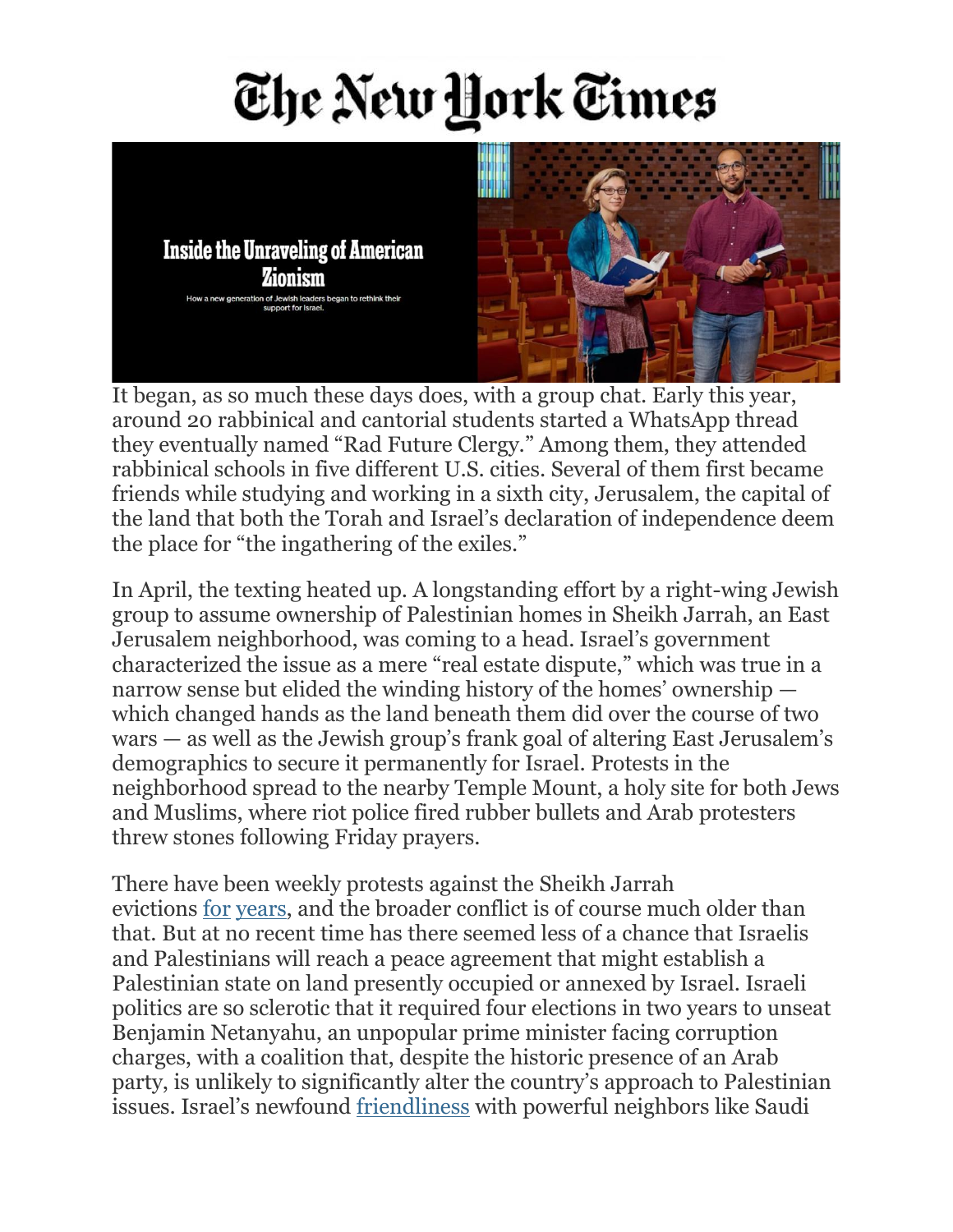Arabia and the United Arab Emirates has actually lessened the international pressure to make concessions to the Palestinians, whose own politics are static and divided.

In the second week of May, a few members of the group chat convened on Zoom and drafted an open letter calling on American Jews to adjust their orientation toward Israel. By this time, the conflict had begun to widen: Hamas, the militant Islamist party that controls the Gaza Strip, fired hundreds of rockets at Israeli towns in response to clashes on the Temple Mount; Israel retaliated with airstrikes against Hamas, which responded in turn with more rockets. Street fighting broke out between Jewish and Arab civilians in several Israeli cities. Eventually more than 250 were killed, including 12 civilians in Israel and over 100 in Gaza.

"Blood is flowing in the streets of the Holy Land," the letter [began](https://docs.google.com/document/d/17iNzy0uThn6YECqiBx9t_R-WAHF7m2Kkxxiq8v0IfPA/edit). "For those of us for whom Israel has represented hope and justice, we need to give ourselves permission to watch, to acknowledge what we see, to mourn and to cry. And then, to change our behavior and demand better." They urged Jews to rethink their support for American military aid to Israel, which totals roughly \$3.8 billion annually. They insisted that Jewish educators complicate their teaching of Israel's founding to convey "the messy truth of a persecuted people searching for safety, going to a land full of meaning for the Jewish people, full of meaning for so many other peoples, and also full of human beings who didn't ask for new neighbors."

The letter contained several provocations. It compared the Palestinians' plight to that of Black Americans — a group whose struggles for civil rights have long been embraced by the same establishment the letter was calling out. "American Jews have been part of a racial reckoning in our community," they said. "And yet," they added, "so many of those same institutions are silent when abuse of power and racist violence erupts in Israel and Palestine." It described in Israel "two separate legal systems for the same region," and later called this system "apartheid." It arrived amid war, violating the imperative many Jews felt to stand with Israel as the rockets fly. And it did not contain alongside its indictment of Israel's actions a straightforward condemnation of Hamas's aiming weapons at civilians.

There are an extraordinary 93 names at the bottom of the letter, which can still be seen on the Google Doc where it was [posted.](https://docs.google.com/document/d/17iNzy0uThn6YECqiBx9t_R-WAHF7m2Kkxxiq8v0IfPA/edit) They hailed from eight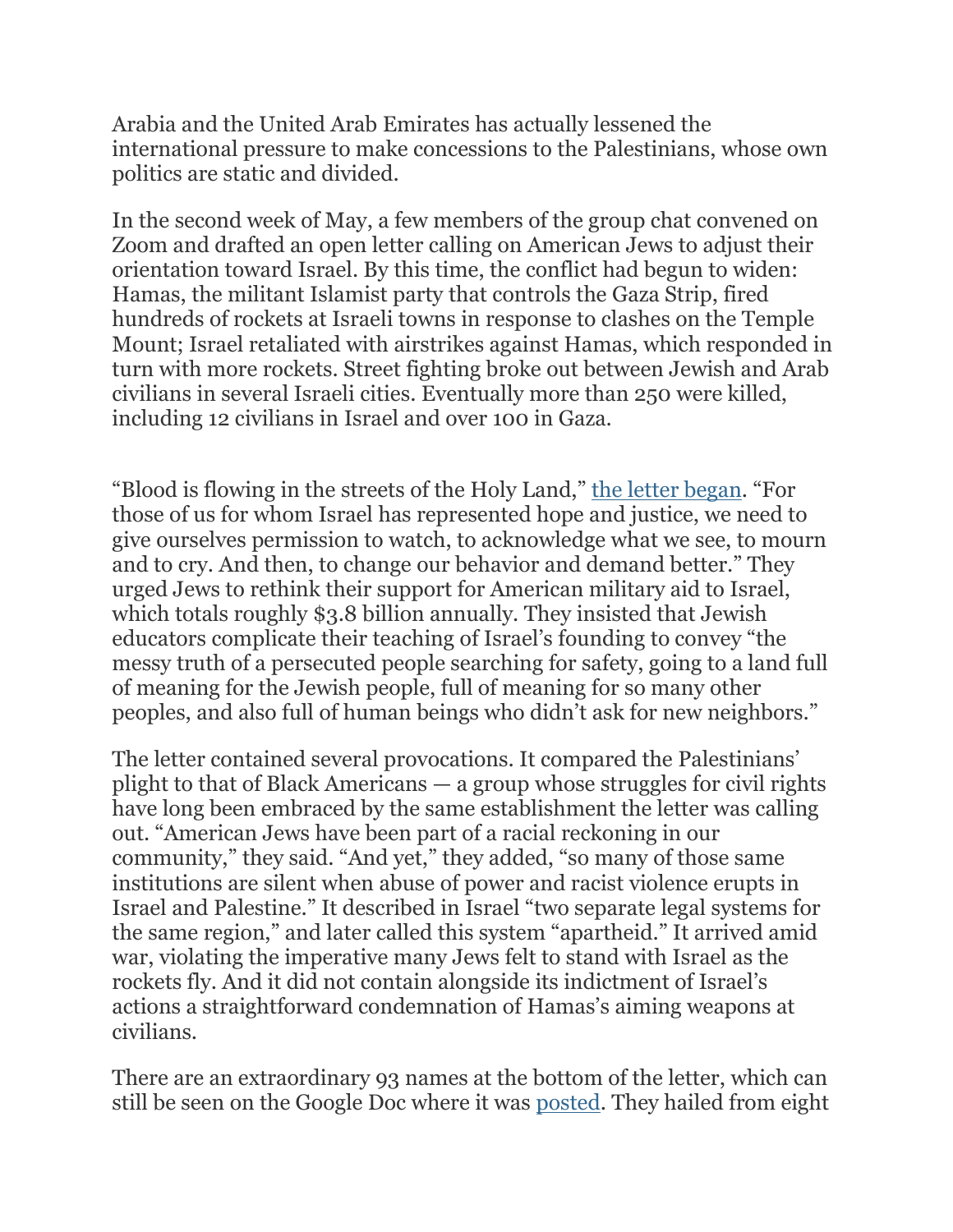institutions, virtually every one in the United States that trains rabbis and cantors — the vocalists who lead congregations in prayer — outside of Orthodox Judaism. (The conservative politics and strong pro-Israel outlook of Orthodox Judaism, which represents about 10 percent of American Jews, practically meant there would be no signers from Orthodox seminaries.) Some 17 percent of the institutions' students signed the letter, according to figures provided by the schools, even though signatures were open only for a brief period of time, and even though virtually all the students I spoke to, signers or not, believed attaching their names to the letter meant risking career prospects. The signers' breadth was underlined when the letter was [published](https://forward.com/scribe/469583/gates-of-tears-rabbinical-and-cantorial-students-stand-for-solidarity-with/) in The Forward, America's most prominent Jewish newspaper, on May 13 under six bylines, deliberately chosen to represent a variety of schools. "It's clear to me," said Lex Rofeberg, a rabbi and co-host of the "Judaism Unbound" podcast, "that this list includes future leaders of American Judaism."

The seminaries' communities erupted with arguments. Rabbi Bradley Shavit Artson, the dean of the Ziegler School of Rabbinic Studies, a seminary in Los Angeles, objected to the letter in a concerned [opinion](https://forward.com/scribe/469900/my-rabbinical-students-letter-shows-imbalance-and-a-lack-of-empathyfor/) [column](https://forward.com/scribe/469900/my-rabbinical-students-letter-shows-imbalance-and-a-lack-of-empathyfor/) in The Forward six days later. He told me he responded publicly to make clear where the institution stood in light of a couple of Ziegler students' having signed, and to answer in the same forum as the original letter. A teacher at the Jerusalem campus of Hebrew Union College-Jewish Institute of Religion, the largest American seminary and the flagship of the Reform movement — itself easily the largest denomination in the U.S. emailed signers there saying he was "troubled and hurt." One signer even had a rabbinical internship revoked. Several rabbis criticized the letter in High Holy Day sermons, opinion essays, Facebook posts. One rabbi in Massachusetts said he hoped that, were he to die suddenly, nobody who signed the letter would be hired to replenish his synagogue's ranks.

The letter may as well have been engineered to stir up longstanding anxieties. One American Jewish obsession is something euphemistically called "continuity," and might more prosaically be called "future Jewish babies who will grow up to have more Jewish babies." Will Jews intermarry out of existence? Will they stop attending synagogue, even on the High Holy Days? Has the median American Jew — Ashkenazic, native-born, lightly religious — become a white person who knows a potato pancake is called a latke? For a worried establishment, Israel — along with memory of the Holocaust, whose firsthand witnesses grow fewer every year — has been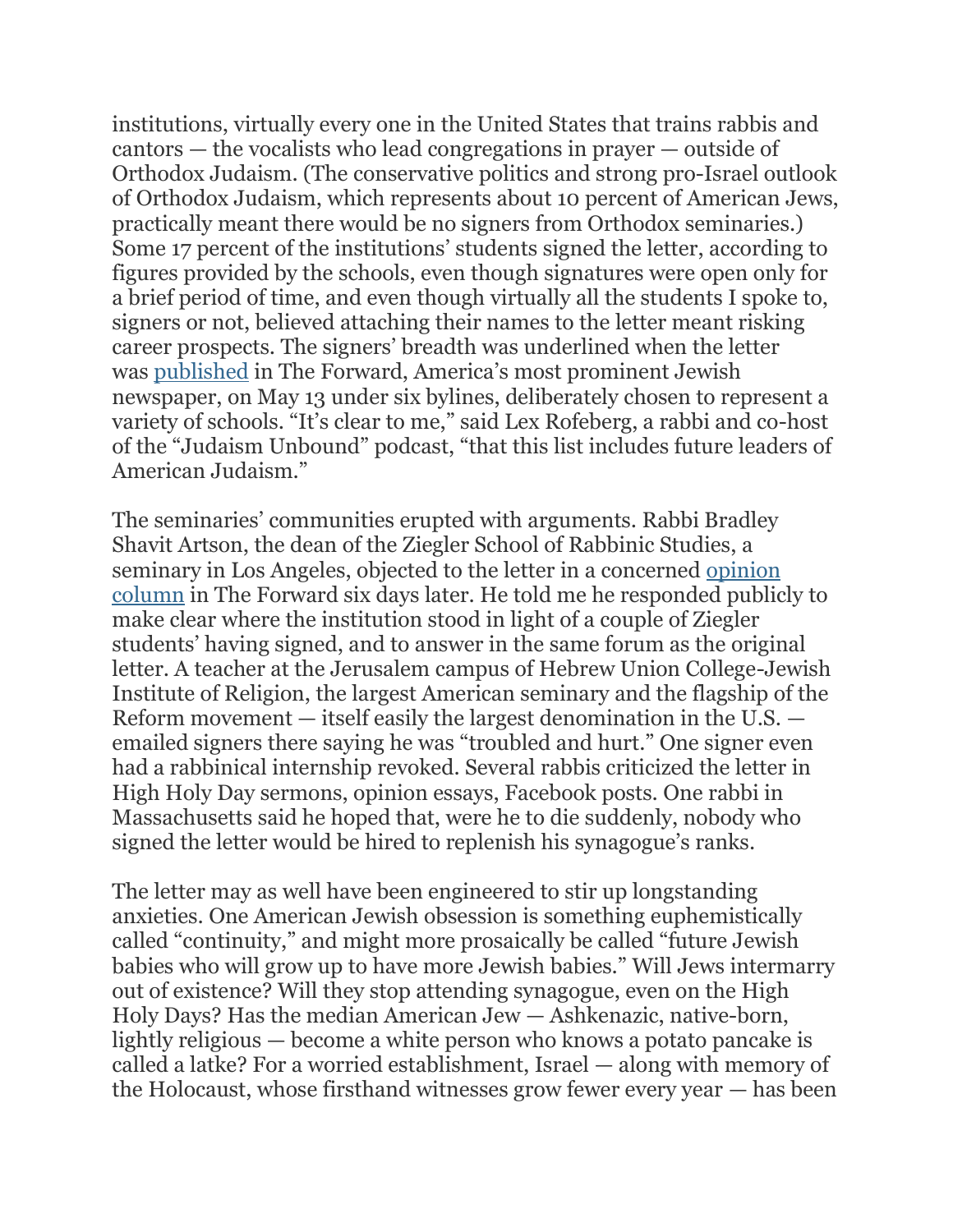the solution. Like a flying buttress, Israel has held up the American Jewish community from the outside: a living instantiation of thriving Jewish peoplehood that can be utilized to strengthen the world's largest Diaspora community, whose synagogues sometimes hang an Israeli flag alongside the American one and many of whose seminaries require students to spend time studying in Israel. "American Jews are not that worried about how American Jews feel about God, because God's not such an important religious symbol in American Jewish life," Shaul Kelner, a sociologist at Vanderbilt University, told me. "Israel and the Holocaust are."

The letter intimated not only that the pro-Israel consensus is fraying, which has been apparent for a while, but something else, too: That the primary cause of this fraying may not be something as straightforward as the actions of Israel's governments or the assimilation of American Jews. Instead, a generation of Jews is confronting head-on the tension between Jewish universalist principles and the idea of Jewish particularity — that Jews possess special obligations toward one another. For years, American Jews could look upon Israel as a tiny state full of long-oppressed people with hostile neighbors, and even see themselves as underdogs in their own country, so this tension could remain largely out of view.

The letter entered this fraught terrain when it asked American Jews to view the Mideast conflict structurally, as another instance of one powerful group's oppressing the less powerful one. This was its most profound and destabilizing argument: That Jews, after two dozen centuries of dispossession, persecution and exile have the upper hand and the responsibility to act like it. Hannah Bender, a third-year student at Hebrew Union College, put it to me this way: "All of our texts were written during a history when we were the victims. What do we do now that we have power?"

**Most living** American Jews grew up during an era when strong support for Israel was a cornerstone of the community. Attending preschool, day school or Hebrew School, a Jewish child dropped coins into blue-and-white tins for the Jewish National Fund, the early Zionist organization founded to support the pre-state community. Every year, he attended a summer camp where he learned to sing Zionist folk anthems. For his birthday and bar mitzvah, he received Israel Bonds and trees planted in Israel in his name; if he visited Israel, he physically planted the tree himself. If he was a young adult in the last 20 years, he may have visited Israel for 10 days on Birthright Israel's dime, where he rode a camel, rafted the Jordan, visited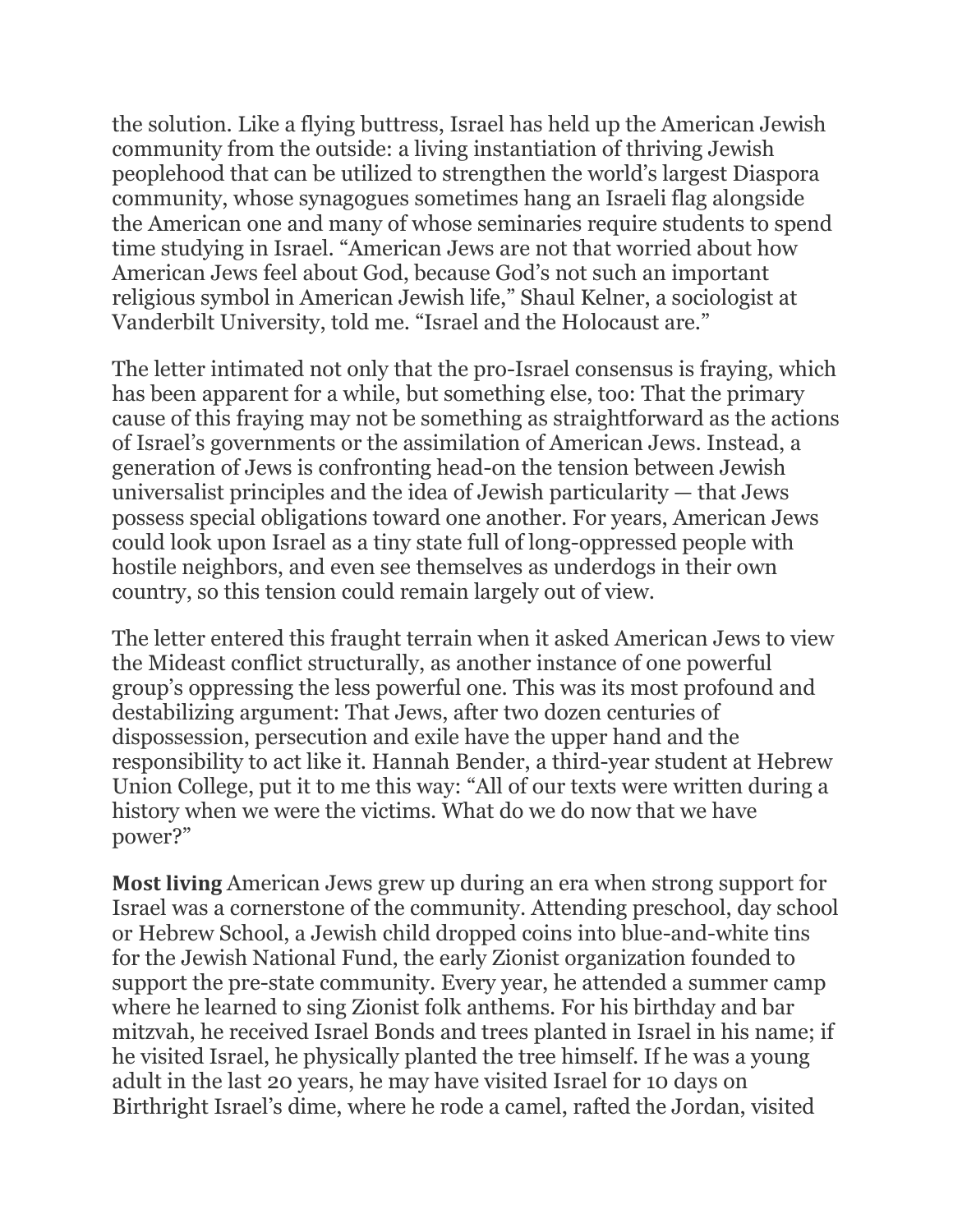the Western Wall on a Friday night and got to know Israeli soldiers who hopped on the bus for a few days. Back home, he tracked the news and hunted the American media for manifestations of bias. He attended an AIPAC convention, perhaps through his Hillel or AEPi; he might have gone on a March of the Living trip, in which students travel to Poland to visit Auschwitz, and then to Israel to observe Memorial Day and Independence Day.

The pro-Israel consensus transcends partisan politics. The Pew Research Center's surveys are considered the gold standard of research into American Jewish opinion, and the one this year was anticipated by the Jewish establishment with the trepidation of Floridians eyeing a tropical depression in the Gulf. Released in May, the survey [found](https://www.pewforum.org/2021/05/11/jewish-americans-in-2020/) that 82 percent of American Jews said that supporting Israel was essential or important to "what being Jewish means to them." The same number also identified as liberal or moderate, and a large majority said they leaned Democratic. Yet, among Jews under 30, Pew found lower emotional attachment to Israel, lower approval for Netanyahu and higher support for the Boycott, Divestment and Sanctions movement, as have other recent studies. (Some argue that such findings obscure American Jews' tendency to age into pro-Israel sentiments.)

But this consensus is relatively recent. The official policy of Reform Judaism at the outset of Zionism, as set by the so-called [Pittsburgh](https://www.jewishvirtuallibrary.org/the-pittsburgh-platform) [Platform](https://www.jewishvirtuallibrary.org/the-pittsburgh-platform) of 1885, was antipathy to the very idea of a Jewish nation-state in the Holy Land. In 1898, a year after Theodor Herzl's First Zionist Congress in Switzerland, the association of Reform congregations in America declared itself "unalterably opposed to political Zionism." Why? "America is our Zion." The tide turned in the coming decades, according to the historian Jonathan D. Sarna's "American Judaism," when prominent Jews like the Progressive lawyer Louis D. Brandeis announced his support for a Jewish state. The ideology truly gained purchase in the Jewish community during the Holocaust's aftermath and the founding of Israel itself in 1948.

And then came the Six-Day War. Thomas L. Friedman, a former Times Jerusalem bureau chief, writes memorably in his book "From Beirut to Jerusalem" of watching the news on June 6, 1967: "Like so many American Jews of my generation, I was momentarily swept up by this heroic Israel, which captured my imagination and made me feel different about myself as a Jew." The swift Israeli victory over several Arab armies that had planned to attack, resulting in the conquests of the Sinai Peninsula, the Golan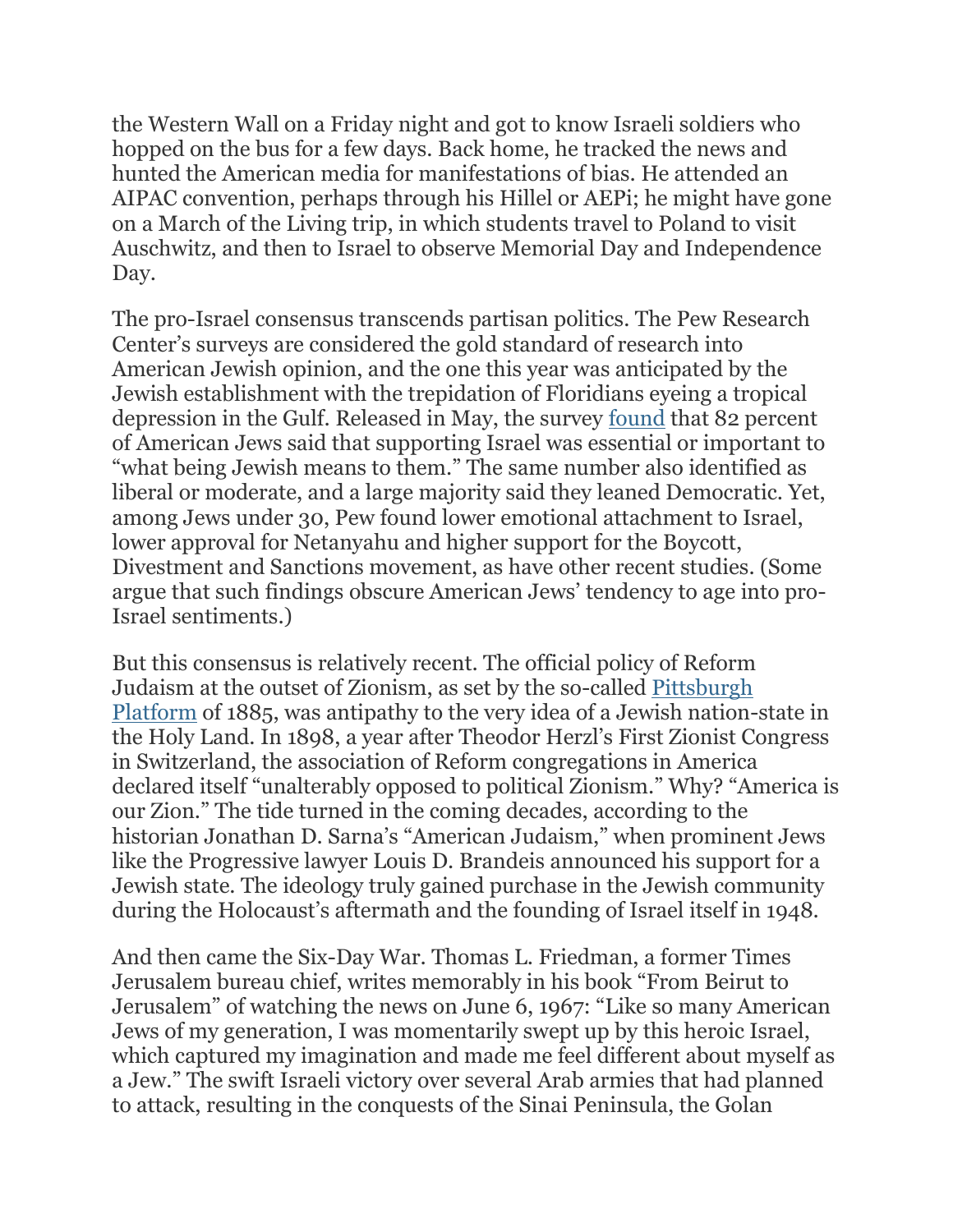Heights, the West Bank and East Jerusalem — complete with an image of Jewish soldiers standing at the Western Wall, a holy site Jews had not been allowed to visit for nearly two decades — marked the sea change, turning a proud brand of Zionism into an article of faith for most American Jews

In the years following '67, the Palestinian cause steadily gained ground on the world stage. Still, young boomers, Gen-Xers and even those of us born in the 1980s, who have charmingly been labeled "geriatric millennials," grew up with an optimistic view of the peace process, particularly since, as Jews, we typically viewed it through an Israeli lens. There was peace with Egypt, and then with Jordan. Prime Minister Yitzhak Rabin shook hands with the Palestinian leader, Yasir Arafat, on the White House lawn in 1993, before his martyrdom. (Rabin was assassinated by a right-wing Israeli Jew two years later.) When the Israel-Palestine agreement, the Oslo Accords, failed to lead to peace and Palestinian suicide bombers killed hundreds of Israeli civilians in buses and cafes during the Second Intifada of the early 2000s, the specter of terrorism first anticipated and then was wrapped into 9/11, casting Israelis as righteous victims. This story was incomplete, of course, but it provided narrative coherence to young minds eager for it.

By contrast, if you are 26 years old, you were not yet born when Oslo was signed and do not more than faintly remember the height of the Second Intifada. Your impression of Israel could well be of an occupying power and a fortress protected by militarized barriers and the U.S.-funded Iron Dome missile-defense system  $-$  a powerful country that, during a 2014 war in Gaza, responded to Hamas's killing of three Israeli teenagers and the firing of rockets at Israeli towns with airstrikes and ground incursions that killed more than 2,000 Palestinians, including many noncombatants. Israel to you is personified not by Rabin, or the senior statesman Shimon Peres, or even the reformed hawk Ariel Sharon, but by Netanyahu, who not only presided over more settlement construction in the West Bank but sided with the ultra-Orthodox rabbinate on matters both religious and civil, attempted to hamstring liberal NGOs, engaged in racial demagogy against Palestinians and made common cause with Republicans, including and especially Donald J. Trump.

This 26-year-old would have seen Republicans use a dogmatic pro-Israel stance as a political cudgel, while the Democratic center of gravity on the subject, while still strongly pro-Israel, had moved leftward. Our 26-year-old has also seen Israel's government explicitly embrace right-wing American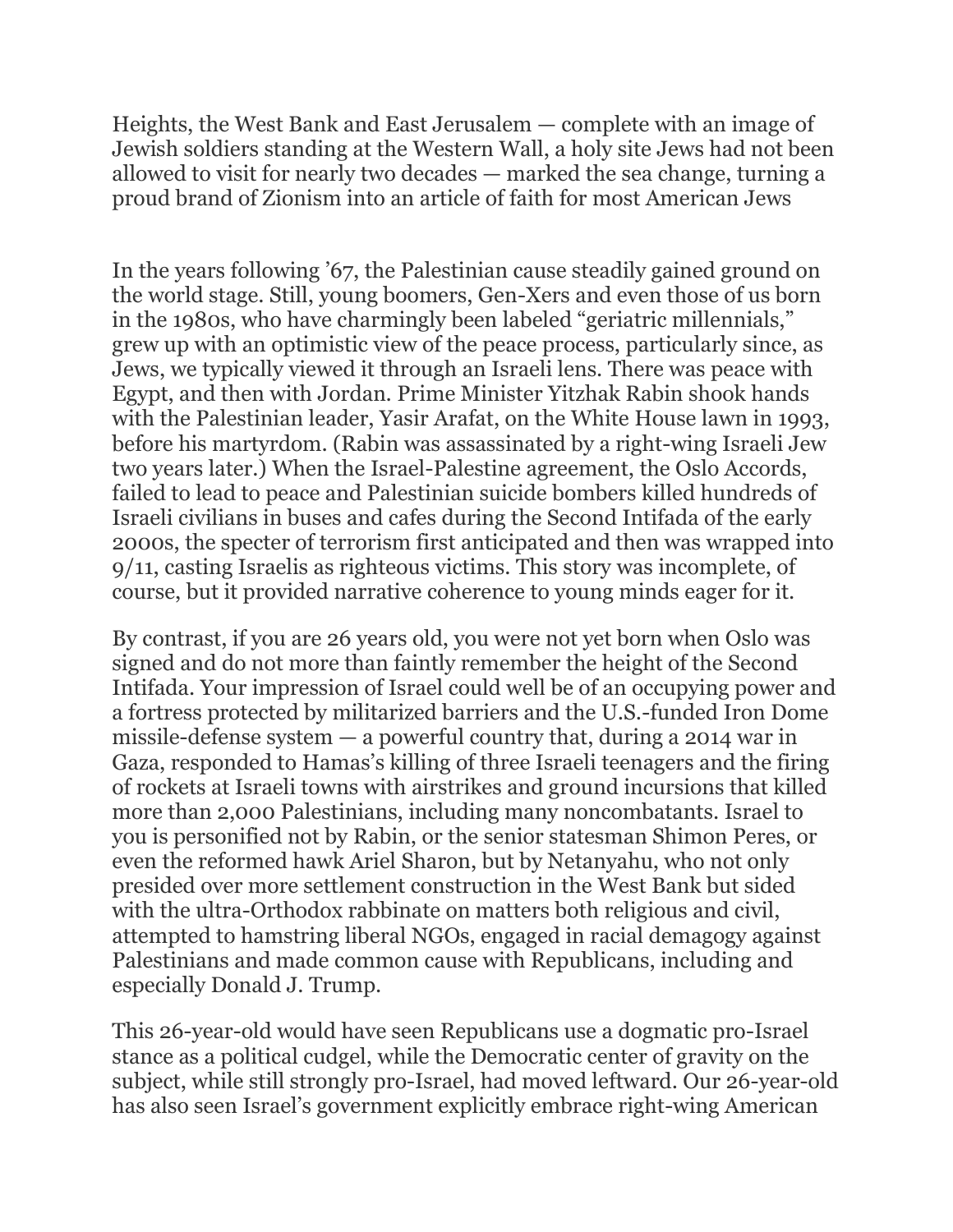evangelicals, who are devoted Zionists, while disdaining American Jews. This May, Ron Dermer, a longtime Netanyahu adviser and former Israeli ambassador to the U.S., [dismissed](https://www.timesofisrael.com/dermer-suggests-israel-should-prioritize-support-of-evangelicals-over-us-jews/) American Jews as "disproportionately among our critics."

Several academic studies over the past decade have gone looking for disengagement with Israel among young Jews. Instead, some have found passionate involvement, but on politically different terms than the establishment might prefer. Dov Waxman, a professor of Israel studies at U.C.L.A., relied on Pew data in a 2017 paper that found that millennial Jews engage with Israel, even when young, as much as previous generations did — they were just more likely to question its actions and policies. "In the past, support was really unconditional, unequivocal," Waxman told me. "Most American Jews today believe it's entirely possible to be pro-Israel and at the same time critical of many Israeli government policies, especially policies toward the Palestinians."

**The Isabella Freedman** Jewish Retreat Center is a bucolic combination kibbutz and summer camp situated in the hills of northwestern Connecticut, in a town appropriately called Canaan. One afternoon in August, Leah Nussbaum, who signed the letter in the spring and is now in their fifth and final year at H.U.C.'s campus in New York, took a break from farming and met me on a gravel road. Nussbaum, who is 28, was one of 10 fellows at the center's farm last summer. The fellows woke early every morning for prayer and meditation at 6, did chores, took classes on farming and Judaism and tended to the land throughout the day. They grew leeks, tartly sweet blueberries and juicy Sungold cherry tomatoes, all pollinated by bees they kept. On Saturdays, they rested — though they still milked the goats, to alleviate the goats' discomfort, and then gave the milk to neighbors who do not observe Shabbat. The ordinarily vegetarian Nussbaum had eaten a farm-raised chicken the night before I met them, after watching the bird ritually killed in the kosher manner by a *shochet*. "There's a lot of intentionality," Nussbaum said, "and that feels Jewish thinking deliberately about what you're doing."

After we weeded the potato plants and toured the center, which hosts holiday events and retreats for the Jewish institutional world, Nussbaum and I sat in Adirondack chairs under a tent and talked a while. Growing up, Nussbaum was ensconced in a welcoming Jewish community, a Reform congregation in the Boston area that was a haven from the homophobia they experienced in public school, and supported their interest in interfaith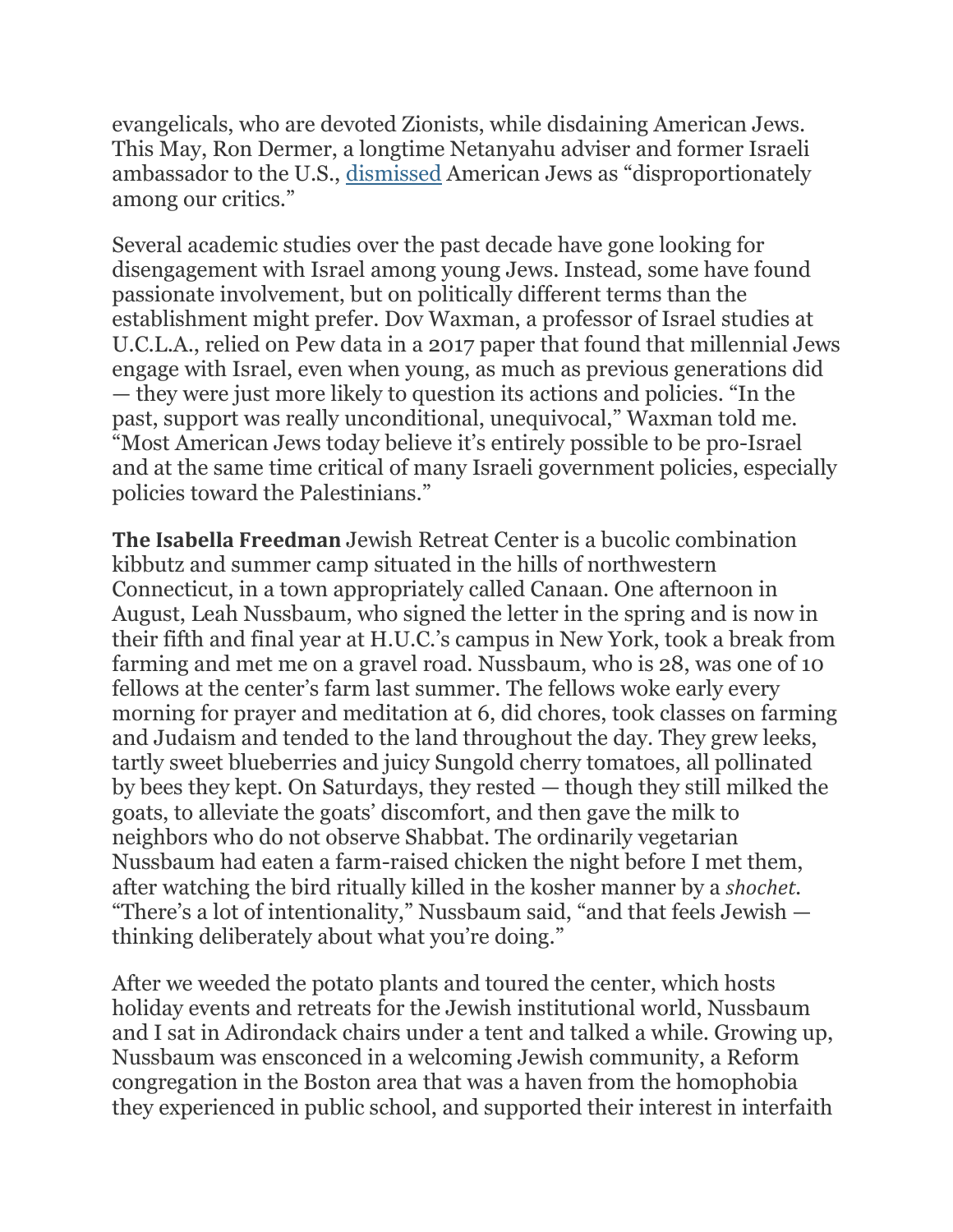work. H.U.C., too, was agreeable; in particular, Nussbaum praised its yearin-Israel program for exposing them to all kinds of Israelis and Palestinians.

"The modern state of Israel is a country like any other country," Nussbaum said. "It has problems with discrimination, racism. That doesn't reflect what I believe are Jewish values, even though it's a Jewish state. And I think there can be a state that reflects Jewish values and ethics. Israel can do a lot better." Nussbaum continued, "I signed this letter because I feel it is Jewish to also support Palestinians."

The fellowship is part of a broader trend among Jews in progressive spaces who have sought to align aspects of their identity — like political leftism and queerness — with their Judaism. When I met the farm director, she was wearing a shirt for Linke Fligl — Yiddish for "left wing" — an organization that calls itself a "queer Jewish chicken farm and cultural organizing project." Another afternoon this summer, I spoke to two women who work at Mayyim Hayyim, a *mikveh*, or ritual bath, in Newton, Mass. Submerging in a mikveh is best known as the final thing one does in converting to Judaism, and in some Orthodox communities women use one every month and after childbirth — when the female body is considered "impure" by Jewish law. But Mayyim Hayyim seeks to "reclaim" the mikveh from its patriarchal practices, and has developed rituals for all kinds of life events; by the end of our call, they were trying to persuade me to take a dip in honor of having recently become a father. I also heard about SVARA, a yeshiva that centers the queer experience. It somehow did not shock me each time I learned of a new program with crunchy elements and noticed the participation of a student whose name was familiar to me from the letter's signers.

"People are thirsty," said Amalia Mark, who signed the letter last spring, weeks before she was ordained at Hebrew College — a multidenominational seminary outside Boston that is not to be confused with Hebrew Union College — and who now works at Mayyim Hayyim. "People want meaning and connection in their life right now, and people want authentic tradition."

The existence of a Jewish left is not novel. From Trotsky to Chomsky, it is practically a cliché. However, Jewish leftists have usually been secular: the Lower East Side socialists, kibbutzniks, Bernie Sanders. The new Jewish left is distinguished by the degree to which it embraces Jewish law and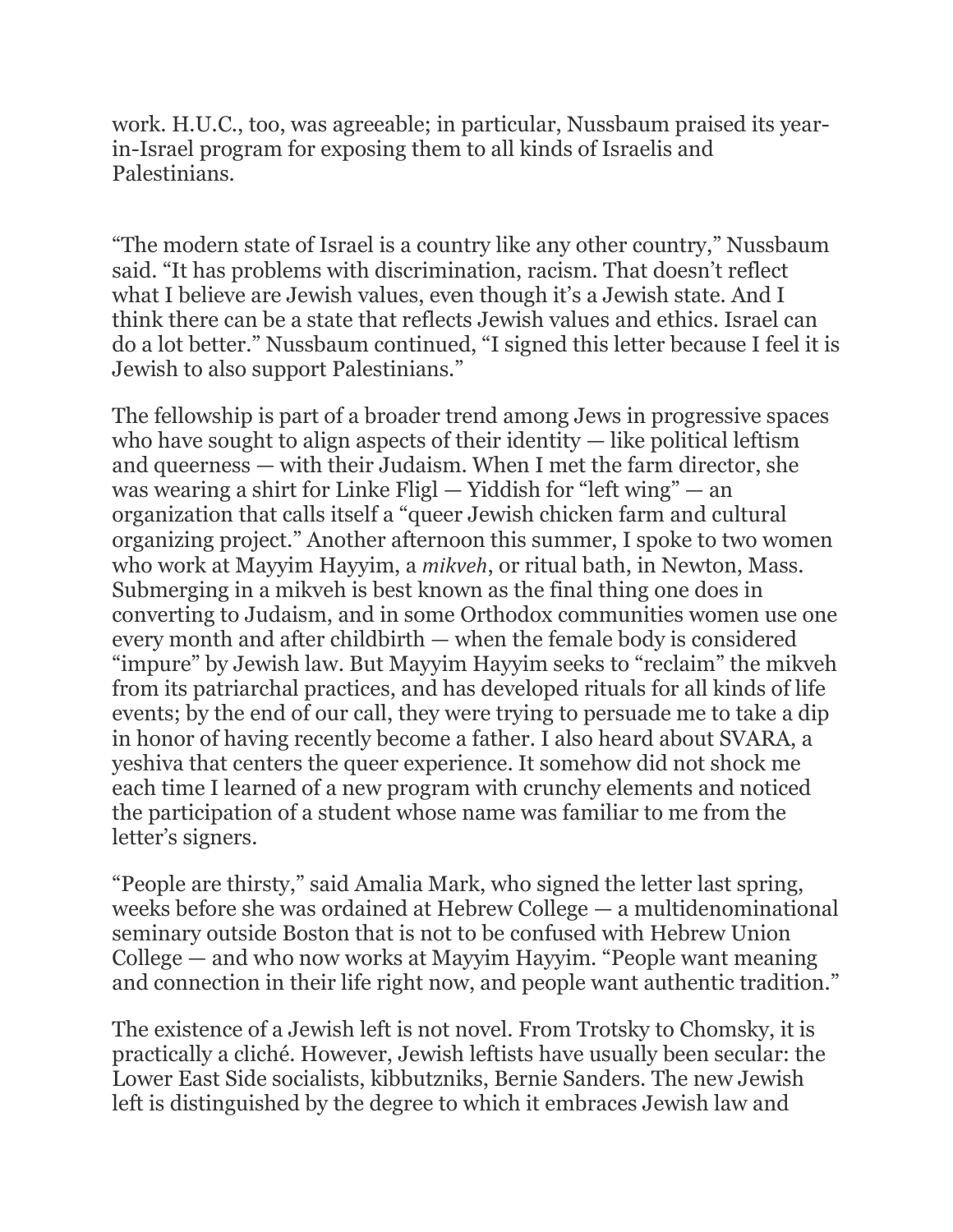ritual and draws on Jewish texts to articulate its politics. A recent [oral](https://jewishcurrents.org/what-the-jewish-left-learned-from-occupy) [history](https://jewishcurrents.org/what-the-jewish-left-learned-from-occupy) in Jewish Currents — a magazine that is itself a part of this movement — convincingly argues that this current wave arose 10 years ago out of Occupy Wall Street. Across from Zuccotti Park, activists held Kol Nidre — the annual Yom Kippur service in which Jews are relieved from promises they make to God. The anti-occupation group IfNotNow's first action, in 2014, was to recite publicly the Mourner's Kaddish for Palestinian (and Israeli) victims during that year's conflict in Gaza. The "Judaism Unbound" podcast seeks to reinterpret Jewish texts from a leftist perspective. And Jewish Currents, founded in 1946 as a Stalinist publication, was relaunched three years ago by leftist millennials, who have used it to document this movement. The magazine, which publishes quarterly, is now a home for perhaps the community's prime apostate, Peter Beinart, once a hawkish New Republic editor who now favors a single binational state — rather than a Jewish nation-state — an observant Jew who during the conflict in May made his [call](https://jewishcurrents.org/teshuvah-a-jewish-case-for-palestinian-refugee-return) for Israel to permit the full return of Palestinian refugees in the name of *teshuvah*, the atonement required of all Jews every year before Yom Kippur. Like the letter-signers, these groups do not represent a majority of their generational cohort, much less all American Jews, but they are effective at presenting themselves as a vanguard.

Like any leftist vanguard, they have awakened a reaction. In May, hardly a week before the students' letter was published, a group called the Jewish Institute for Liberal Values published an open [letter](https://jilv.org/be-heard/) that The Forward [dubbed](https://forward.com/news/468968/jewish-harpers-letter-decries-lack-of-dissent-in-racial-justice-movement/) the "Jewish 'Harper's letter,'" a reference to another open letter in Harper's Magazine that denounced illiberal groupthink and discourse-policing among progressives. This new letter blamed antiracist ideology "in which groups are only oppressors or oppressed" for encouraging "pernicious notions of 'Jewish privilege,' even implicating Jews in 'white supremacy.'" As May's conflict in Gaza and Israel burst open, an article in Tablet — an online Jewish magazine that in recent years has persistently questioned the implications of the new social-justice ideology for Jews — [accused](https://www.tabletmag.com/sections/news/articles/jamaal-bowman-liel-leibovitz) progressive politicians who compared the treatment of Black people by the U.S. to Palestinians by Israel of "grafting a domestic psychodrama onto a foreign region — and endangering American Jews in the process." (I was a Tablet staff writer from 2009 to 2012.)

But it is not hard to see why young Americans who recently awakened to a new way of thinking about racism in their own country would find parallels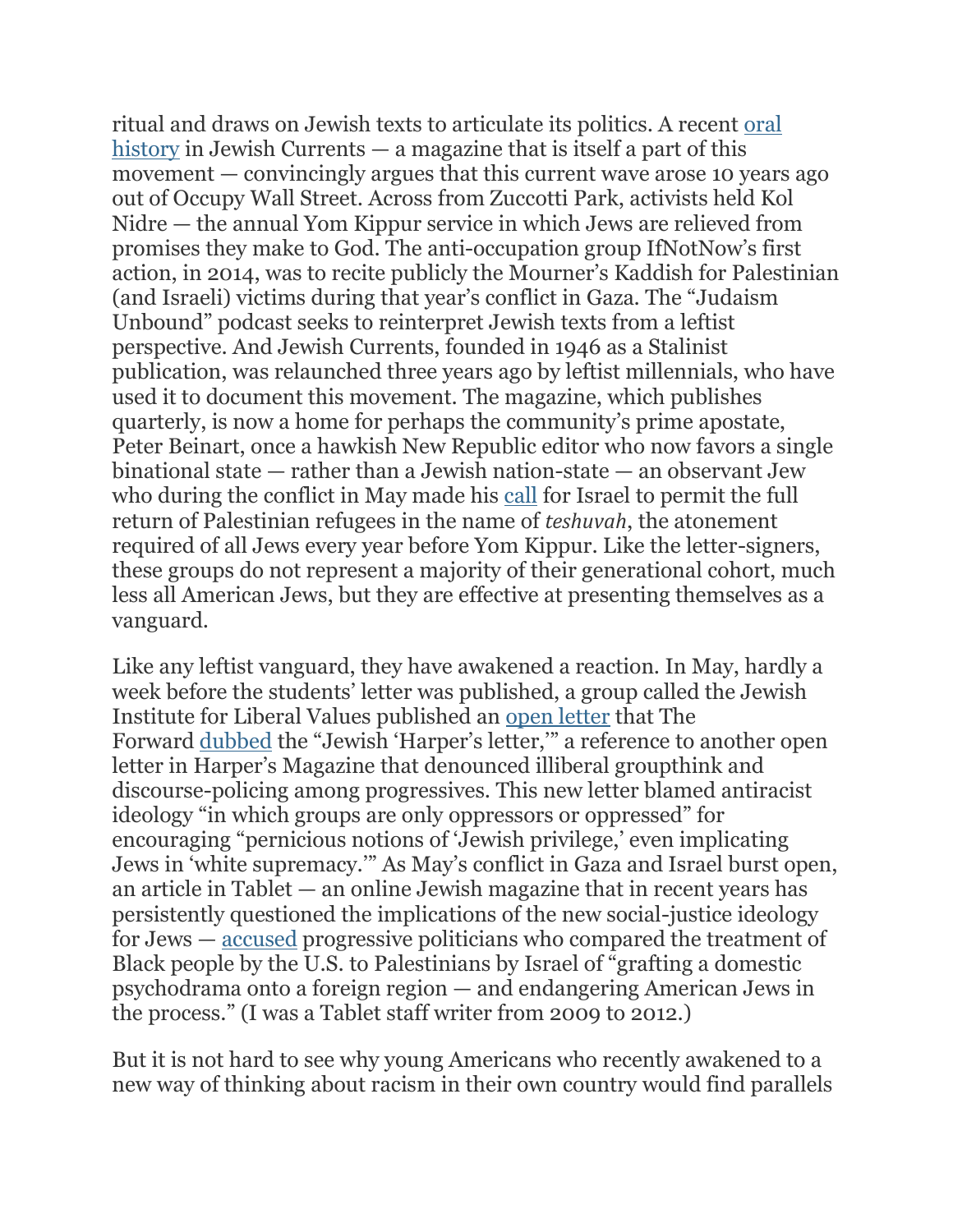in Israel. Evan Traylor, a second-year student at Hebrew Union College's New York campus who signed the letter, felt the connection while touring a refugee camp outside Bethlehem. His group passed a poster featuring a boy putatively shot and killed by the Israeli military, and someone remarked that they didn't believe it — that there must have been more to the story. "Even though it happens all the time in the U.S.!" he said to me incredulously. "As a Black Jew, there's a really powerful connection. I felt it differently, perhaps, than a lot of white Jews."



**When Elana Rabishaw,** a fifth-year student at H.U.C.'s L.A. campus, saw the letter signed by many of her contemporaries on Facebook, she knew she wanted to respond — but not right away. "Israel was under attack, and my friends in Israel were getting called up and running to bomb shelters," she told me this summer. "It didn't feel like the time to be fighting with my classmates in America." Once a cease-fire had been established, she and a few other rabbinical students who had gone to Israel on a fellowship affiliated with AIPAC chatted for a while about what they wished to say. She wrote a response, they signed it and it was published in The Forward near the end of May. "The sheer volume of colleagues on the letter made us reticent to speak up," her letter [said](https://forward.com/scribe/470464/our-fellow-rabbinical-students-are-wrong-to-criticize-israel-when-its/?fbclid=IwAR2REYe3xYVTDHuc8k8_EjgNOeorrX0M7g6QpImf2-FMVubVrcR6gWgqwn8), "but we know that any conversation about Israel deserves nuance and dialogue and that to remain silent is to leave the impression to the Jewish community that you speak for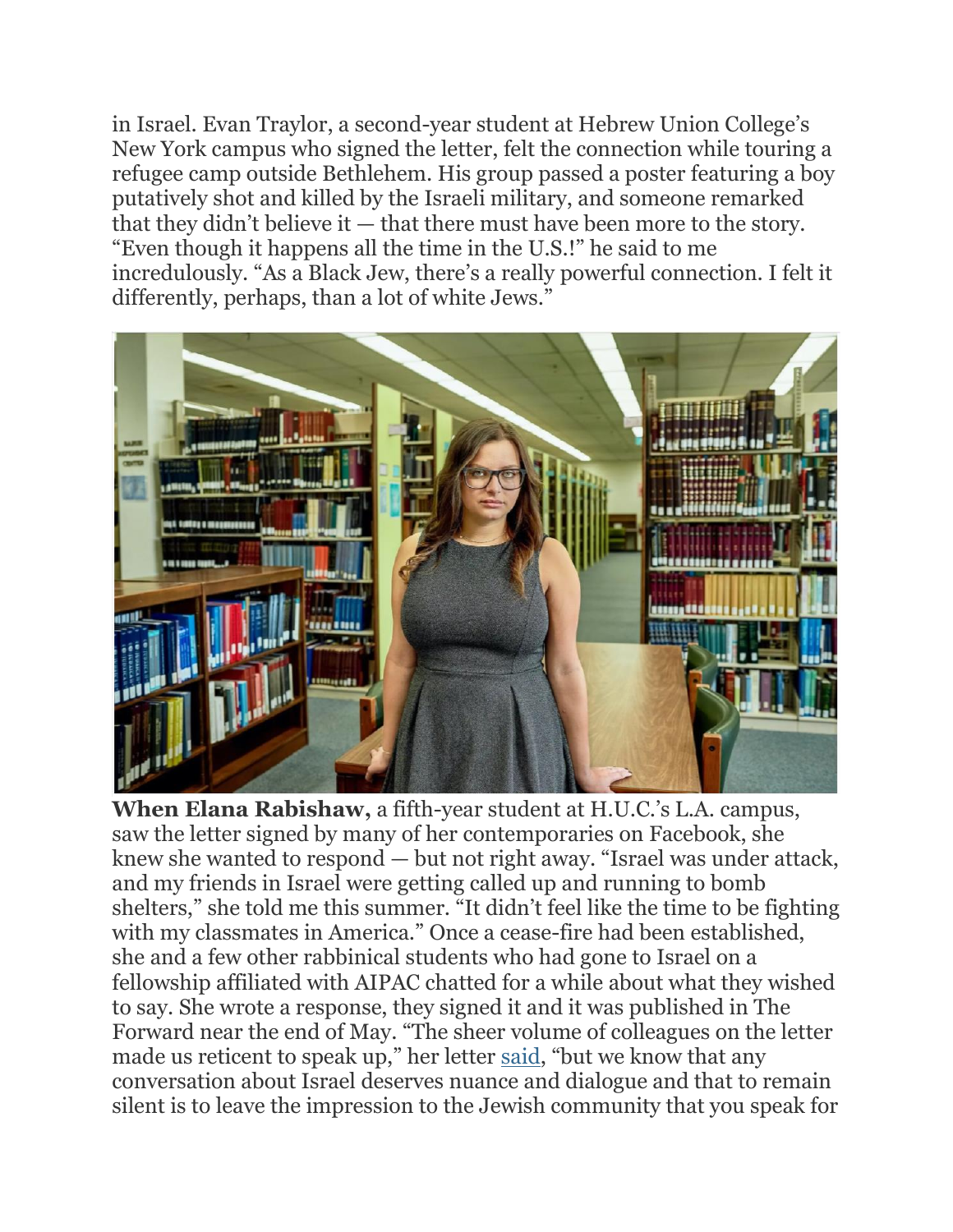all of us — which you don't."

When I met Rabishaw, who is 27, in L.A. in August, she was coming from American Jewish University in Bel Air, home to both the Ziegler School run by Rabbi Artson, the vocal opponent of the letter — and a mikveh; she had been assisting in a conversion. She is a rabbinical intern at Congregation Kol Ami in West Hollywood, which has been a bastion for L.G.B.T.Q. Jews for more than 25 years and was founded by Rabbi Denise L. Eger, the first openly gay president of Reform Judaism's rabbinical association. "I've learned from her how to share and teach progressive values, and those are not incongruous with being a passionate Zionist," Rabishaw told me. Her response in The Forward alluded to this: "As rabbinical students who support other liberal causes," it said, "we were especially troubled by the equation of Israel and Hamas." Or, as she put it to me: "They didn't mention Hamas, the terrorist organization that was necessitating Israel's counterattack. War didn't happen because they decided they didn't like the Palestinian people." As for the letter, Rabishaw explained: "I wasn't shocked that this was the direction that a lot of my classmates would take. However, I was pretty disappointed that there was such a lack of *ahavat Yisrael* in a time when Israel was under attack."

The phrase "ahavat Yisrael" came up again and again in my conversations with those who objected to the letter. It translates as "love of Israel" — "Israel," which refers in this case to the Jewish people, who for centuries before the political state were known as Israelites. Rabbi Sharon Cohen Anisfeld, the president of Hebrew College, told her students in an email that she wished the letter had embraced the principle, and described how a version of it that did might have read: "It would have sounded like a willingness to affirm the dignity and sanctity of all human life," she wrote, "and at the same time hold a special place in your heart for the Jewish people you have dedicated your life to serving — not because our lives matter more than any other lives, God forbid, but because we are responsible to and for each other."

Hannah Bender, the H.U.C. student who helped write the letter, argued that it was rooted in ahavat Yisrael after all: "These things are a stain on the Jewish soul. They corrode our history. I make these critiques because I so deeply love the Jewish people and do not want us to be part of it."

There were other indications of a quieter majority among young Jews who still supported Israel. In May, while social media blew up with memes,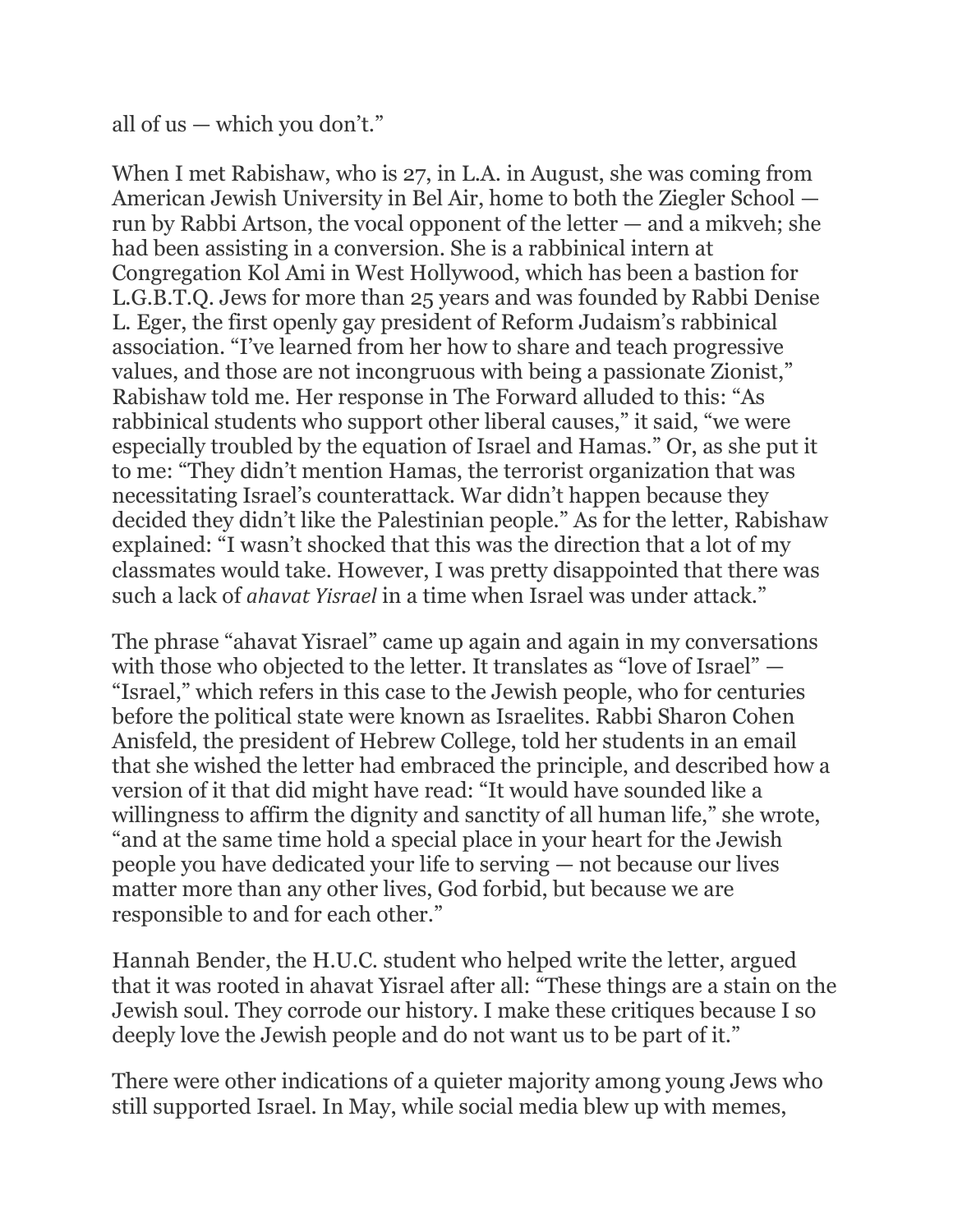some accusing Israel of being not just in the wrong at the moment but fundamentally illegitimate — not a state at all, but a "settler [colony"](https://www.instagram.com/p/CNz9-5tMkso/?igshid=tdiaxo33sqve) — I noticed Jewish friends whom I did not know to be particularly political or engaged on Israel asserting their support. One asked his followers to consider the scope of Jewish history and then "imagine being called a 'colonizer' after all that."

Sarna, the author of "American Judaism," is also a professor of American Jewish history at Brandeis University, and he told me an anecdote that seemed to jibe with polls that continue to [find](https://apnews.com/article/donald-trump-middle-east-race-and-ethnicity-religion-811fb850be613d16eec24949596603a9) majority support for Israel among American Jews. Sarna has periodically taught a class on American antisemitism but was considering never doing so again because enrollment was often low. Still, he decided to offer it one more time, in the Spring 2019 semester. Initially, there was little interest. Then, in October 2018, the deadliest mass-killing targeting Jews in American history occurred when a gunman killed 11 people in Pittsburgh's Tree of Life synagogue. The class's enrollment wound up tripling from the last time he had taught it.

"The assumptions young Jews grew up with about Israel have been shattered at the same time that assumptions about antisemitism being in the past and Jews becoming white folks were shattered," Sarna said. "Where does that put us?"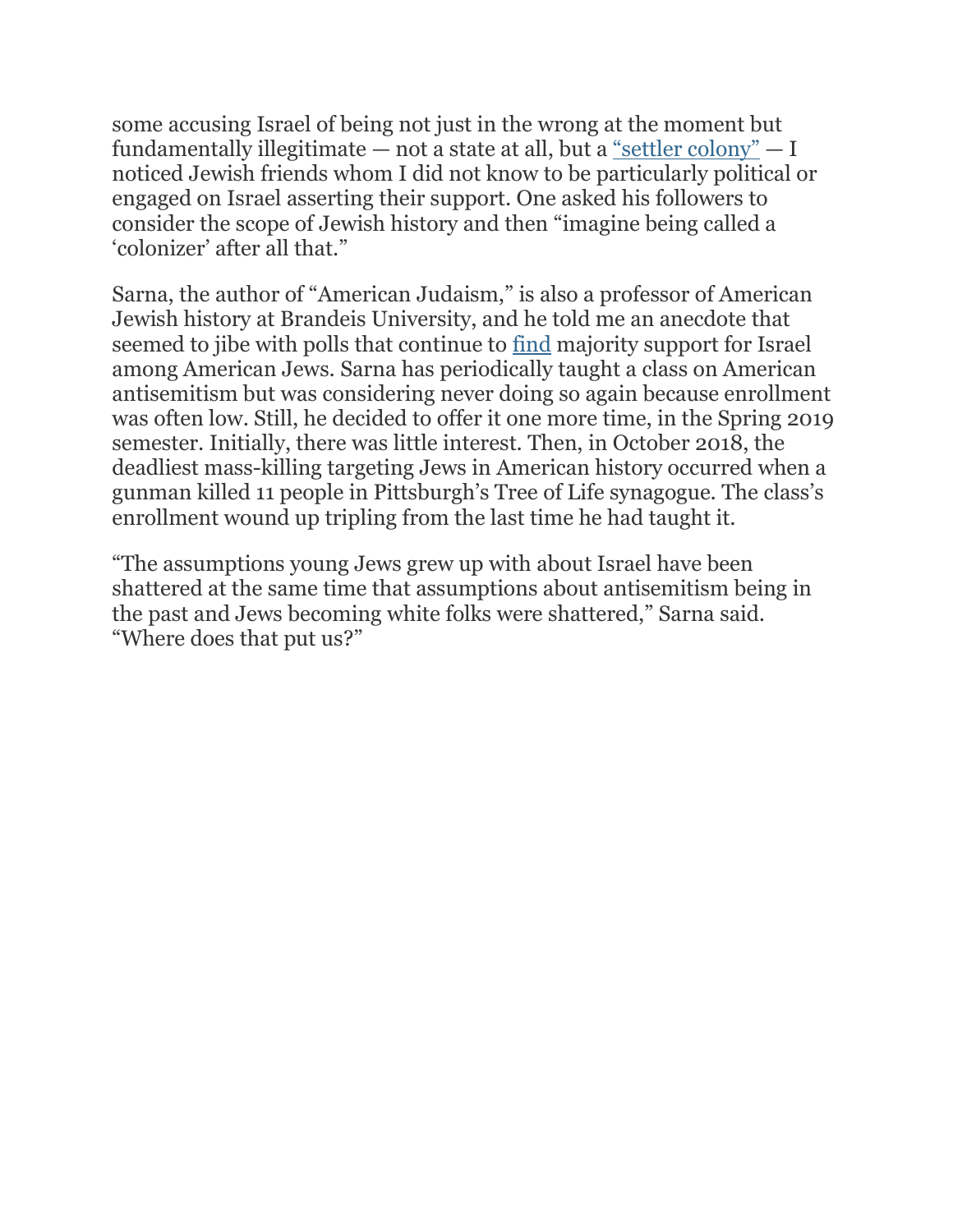

**Over the summer,** Max Buchdahl, a 25-year-old second-year student at the Jewish Theological Seminary, moved into an apartment in Washington Heights, blocks from where his grandfather's family lived after they left Germany in 1938. The grandfather became a Reform rabbi in Baltimore, where Buchdahl grew up. "I was very much the grandson of the rabbi," Buchdahl told me. "Everyone had babysat my dad." When Buchdahl decided to become a rabbi, he chose the largest seminary of Conservative Judaism, which is generally more stringent about Jewish law than Reform. He wears a kipa and tzitzit, the fringes that hang down from the waist, which puts him on the pious end of the Conservative spectrum. And following a childhood of nonspecific but steady support for Israel, he signed May's letter and was one of the strongest critics of Zionism among the students I spoke to.

Buchdahl's transformation began during his undergraduate years at Temple University. During the 2014 Gaza war, he read more about the history of the conflict, in particular about an incident in Israel's War of Independence in 1948 — known to Palestinians as the *Nakba*, the Catastrophe — in which Zionist forces deported tens of thousands of Palestinians from Lydda, a city that is now the site of Israel's main airport. After college, Buchdahl worked at the American Jewish Committee, an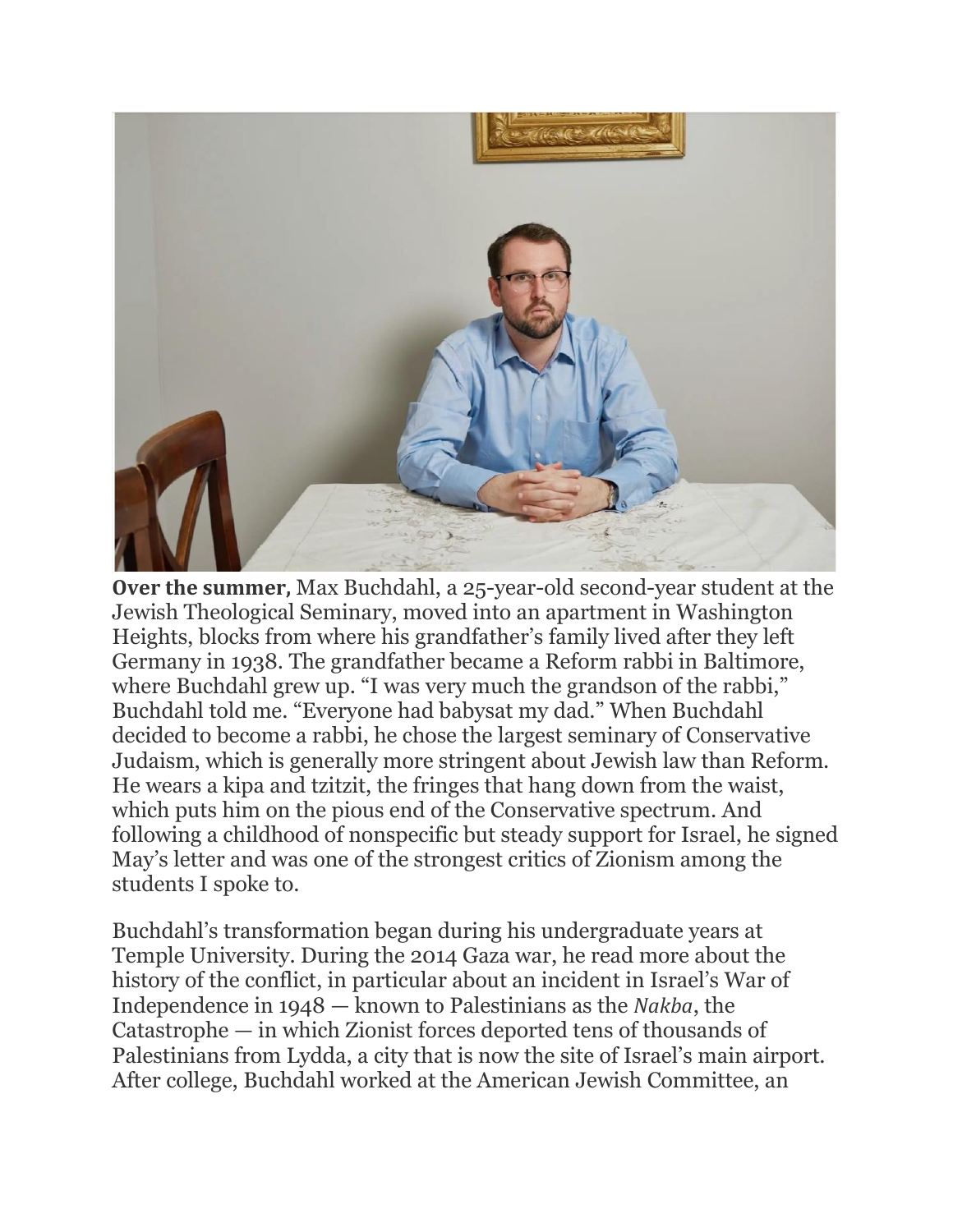establishment institution, and was turned off by its deferential support for Israel.

A reliable subcurrent in American students' conversions away from the ardent Zionism of their youth is firsthand confrontation with reality in the West Bank. Groups like Breaking the Silence (run by Israel Defense Forces veterans), T'ruah ("The Rabbinic Call for Human Rights") and Encounter organize daylong and overnight trips to West Bank cities where participants meet with members of Palestinian civil society. (I attended an Encounter trip to Bethlehem nine years ago.) Rabbi Jill Jacobs, T'ruah's chief executive, said her program engages roughly four of five seminarians during their Israel years, to the point that T'ruah coordinates calendars with the seminaries. Students' road-to-Damascus moments often occur two hundred miles south on Highway 60, where visits to Hebron — the West Bank city where Abraham, Isaac and Jacob are said to be buried — are often lightning bolts to the Diaspora soul. The Palestinian metropolis, the West Bank's largest, also contains in its Old City several hundred Jewish settlers who are protected by armed Israeli soldiers and walk the otherwise emptied streets of the neighborhood.

Buchdahl traveled to Jerusalem two years ago to study at a yeshiva there, the Pardes Institute of Jewish Studies. Almost immediately he found himself doing two things he had never done before: engaging in Palestinian solidarity activism and turning his phone off on Shabbat. While spending a night in a Palestinian neighborhood in East Jerusalem, he witnessed a raid by Israeli security services. In another incident, he was attacked by settlers while assisting with the olive harvest in the northern West Bank town of Burin. "I think there's an assumption among American Jews that the more people learn about Zionism, the more Zionist they will become," he said. "And I think that's wrong."

It is very difficult to conceive of a Judaism that does not prize the land of Israel, at least as an idea. Most Jewish sanctuaries in the U.S. are arranged so that attendees face east. The liturgy is peppered with place names: Yisrael, Tzion, Yerushalayim. "Next year in Jerusalem!" is how every Passover is concluded. But there is a difference, argued Ilana Sumka, a second-year student of the ALEPH seminary who signed the letter, between the land of Israel from holy texts, "which will always be an important part of our past, present and future," and the modern country, which, depending on its policies, "may change the relationship I have with the political entity."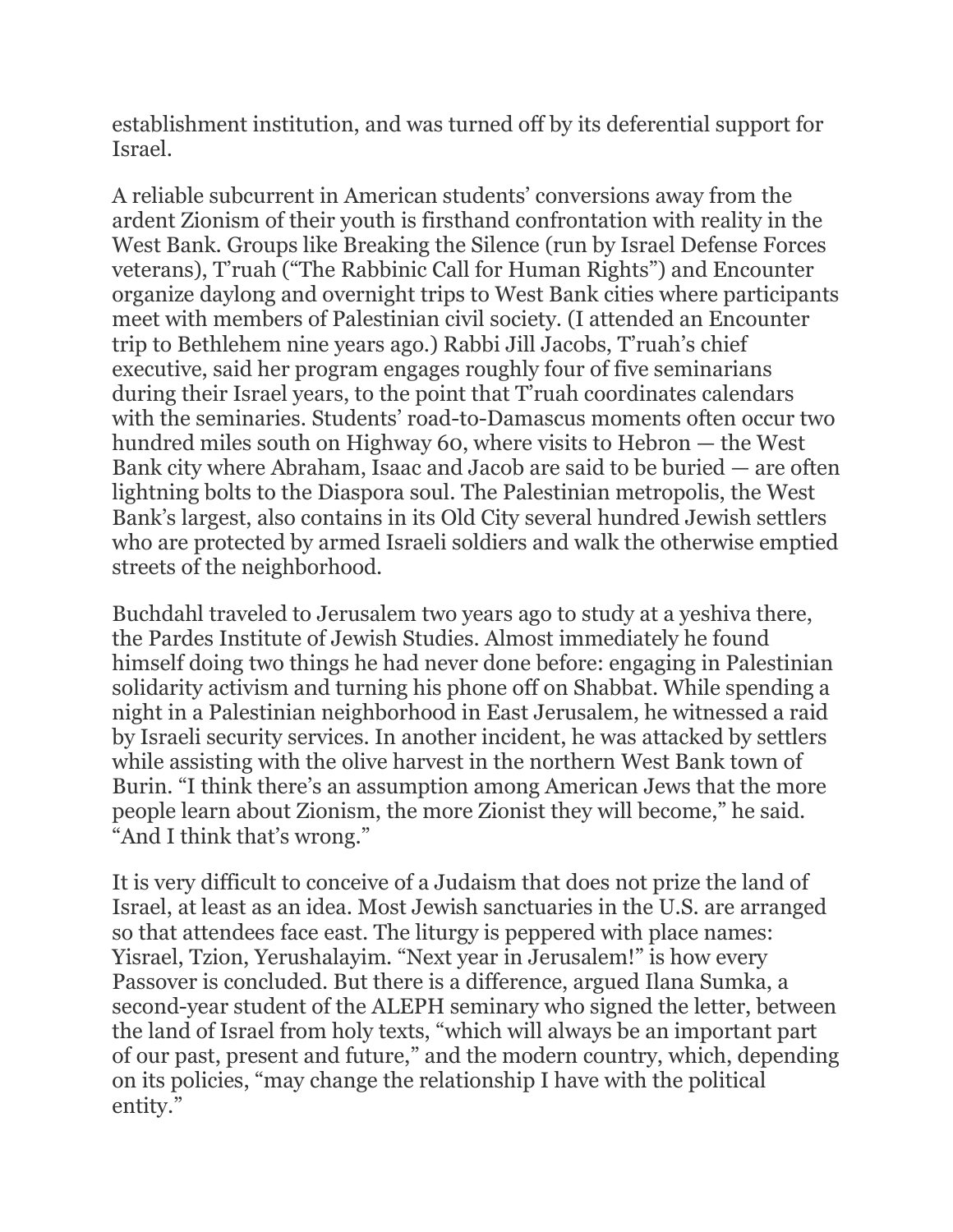Buchdahl knows what Judaism's holy texts say. He knows that the liberated slaves' goal as they wandered 40 years in the wilderness was the Promised Land. He knows that King David's feet did in ancient times walk the hillsides of Judah, and that his son, King Solomon, built in Jerusalem the Temple, the twice-destroyed center of worship and sacrifice of which every synagogue is a conscious imitation. But Buchdahl's piety is precisely the source of his politics. "My religious radicalization and political radicalization," he said, "happened concurrently."

A century ago, the Reform rabbi Stephen S. Wise helped codify Reform Judaism — and, by extension, American Judaism — as a religion that elevated concern with social justice in the most worldly sense. (Wise, who died in 1949, was also an early and influential Zionist.) This religious outlook is known as Prophetic Judaism, a Jewish counterpart to the Social Gospel. Prophetic Judaism highlighted prophets like Amos, Isaiah and Micah, whose teachings seemed to speak to contemporary issues. The call to do social justice was later linked to the ancient religious concept of "repairing the world," catapulting the Hebrew term *tikkun olam* into the American Jewish vernacular.

Several of Prophetic Judaism's favorite texts are set during the Israelites' exile in Babylon. They typically concern the sins of the people that justified their expulsion. "I think the prophets are part of the canon, too," Buchdahl said. He brought up a passage from the 33rd chapter of Ezekiel that spoke to the current predicament. The Israelites, already living in exile, receive the news that Jerusalem has been conquered by Babylonian forces. Speaking through Ezekiel, God lists several of the Israelites' evil deeds. It is true that the land was promised to them as descendants of Abraham. But they have violated His laws. They have shed blood. "And," He asks, "you expect to inherit the land?"

"We've been thrown out of the land before," Buchdahl told me. "Our connection to the land has conditions."

*Marc Tracy is a media reporter for The Times. Previously, he covered college sports for five years. He has also been a staff writer at The New Republic and Tablet, a Jewish-interest magazine, where in 2011 he won the National Magazine Award for blogging.*